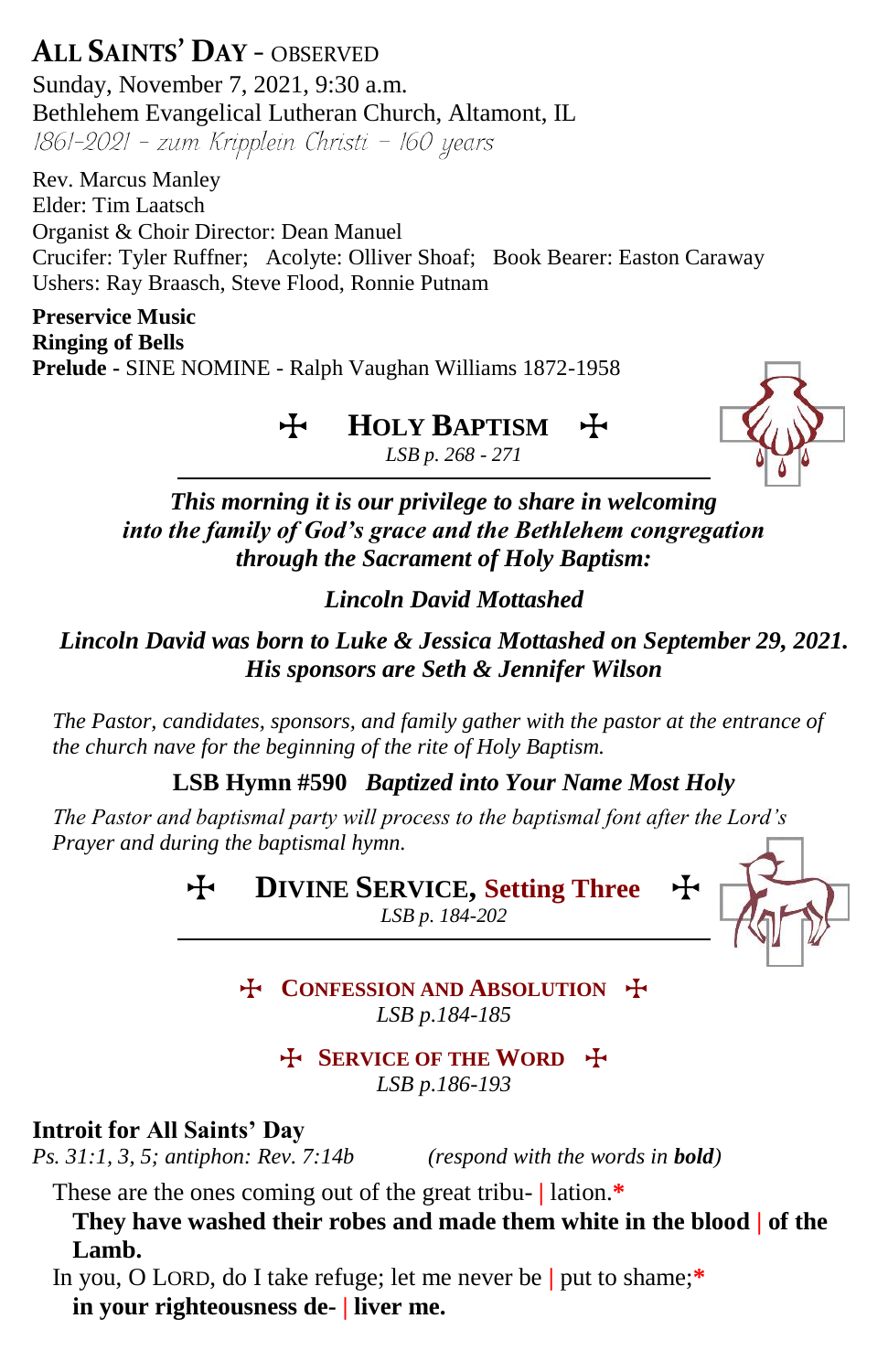For you are my rock and my **|** fortress;**\***

**and for your name's sake you lead me and | guide me.** Into your hand I commit my **|** spirit;**\***

**you have redeemed me, O LORD, | faithful God.**

These are the ones coming out of the great tribu- **|** lation.**\***

**They have washed their robes and made them white in the blood | of the Lamb.**

| ♪ The Gloria Patri                                               | <i>p.</i> 186 |
|------------------------------------------------------------------|---------------|
| ∫ Kyrie                                                          | <i>p.</i> 186 |
| $\int$ This Is The Feast (sung in place of "Gloria in Excelsis") | <i>p.</i> 155 |
| Salutation                                                       | <i>p.</i> 189 |

## **Collect for All Saints' Day**

P: Let us pray. Almighty and everlasting God, You knit together Your faithful people of all times and places into one holy communion, the mystical body of Your Son, Jesus Christ. Grant us so to follow Your blessed saints in all virtuous and godly living that, together with them, we may come to the unspeakable joys You have prepared for those who love You; through Jesus Christ, our Lord, who lives and reigns with You and the Holy Spirit, one God, now and forever.

**C: ♪ Amen**

#### *Please be seated*

#### **First Reading: Revelation 7:9-17**

<sup>9</sup>After this I looked, and behold, a great multitude that no one could number, from every nation, from all tribes and peoples and languages, standing before the throne and before the Lamb, clothed in white robes, with palm branches in their hands, <sup>10</sup>and crying out with a loud voice, "Salvation belongs to our God who sits on the throne, and to the Lamb!" <sup>11</sup>And all the angels were standing around the throne and around the elders and the four living creatures, and they fell on their faces before the throne and worshiped God, <sup>12</sup>saying, "Amen! Blessing and glory and wisdom and thanksgiving and honor and power and might be to our God forever and ever! Amen."

<sup>13</sup>Then one of the elders addressed me, saying, "Who are these, clothed in white robes, and from where have they come?" <sup>14</sup>I said to him, "Sir, you know." And he said to me, "These are the ones coming out of the great tribulation. They have washed their robes and made them white in the blood of the Lamb.

<sup>15"</sup>Therefore they are before the throne of God,

and serve him day and night in his temple;

and he who sits on the throne will shelter them with his presence.

<sup>16</sup>They shall hunger no more, neither thirst anymore;

the sun shall not strike them,

nor any scorching heat.

<sup>17</sup>For the Lamb in the midst of the throne will be their shepherd, and he will guide them to springs of living water,

and God will wipe away every tear from their eyes."

P: This is the Word of the Lord.

**C: Thanks be to God.**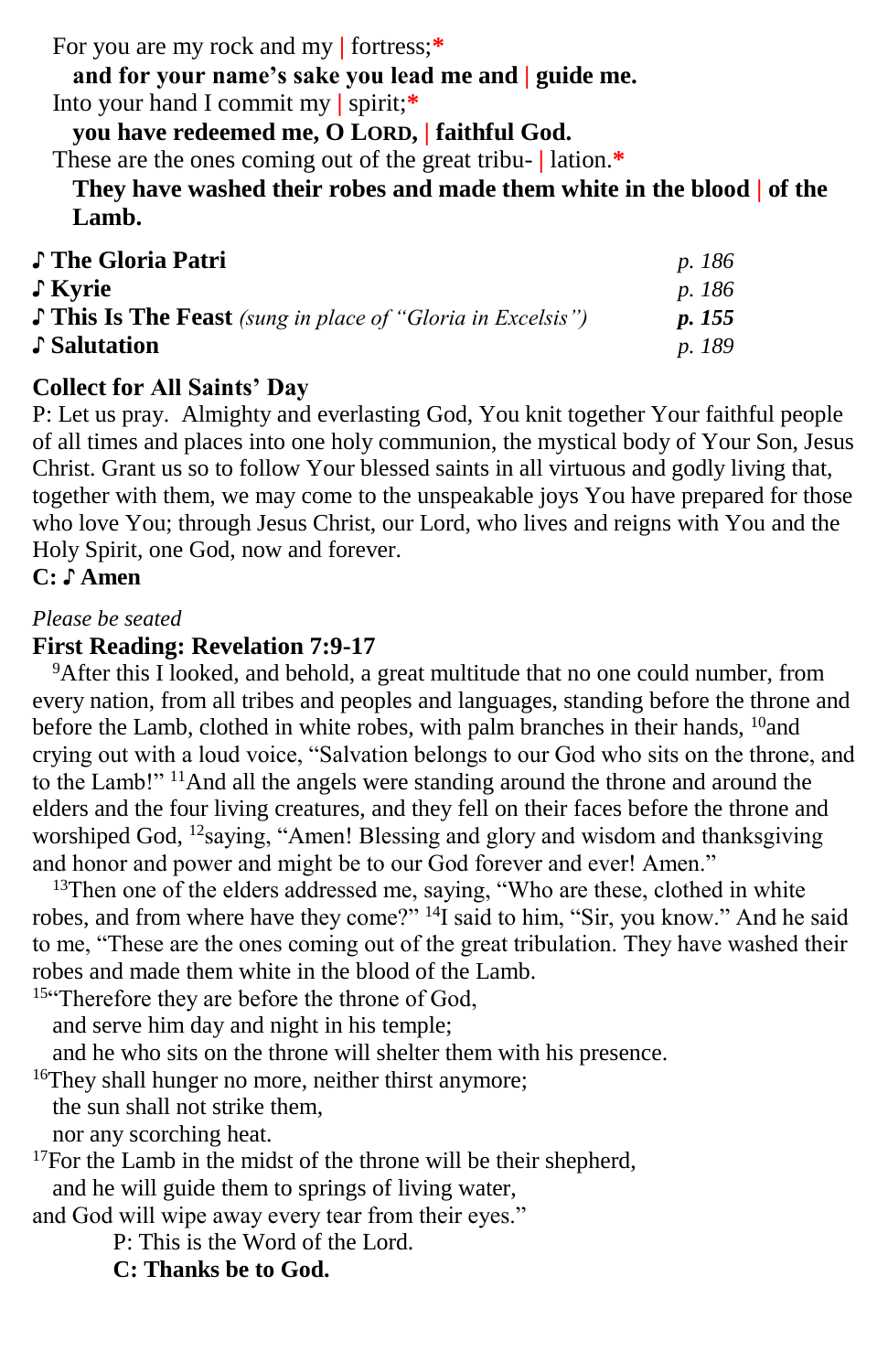## **Epistle Reading: John 3:1-3**

<sup>1</sup>See what kind of love the Father has given to us, that we should be called children of God; and so we are. The reason why the world does not know us is that it did not know him. <sup>2</sup>Beloved, we are God's children now, and what we will be has not yet appeared; but we know that when he appears we shall be like him, because we shall see him as he is. <sup>3</sup>And everyone who thus hopes in him purifies himself as he is pure.

P: This is the Word of the Lord.

**C: Thanks be to God.**

*Please stand*

 **C: ♪** *Alleluia. Alleluia. Alleluia.*

 **Holy Gospel: Matthew 5:1-12**

P: The Holy Gospel according to St. Matthew, the fifth chapter.

**C:** *♪ Glory be to Thee, O Lord.*

<sup>1</sup>Seeing the crowds, [Jesus] went up on the mountain, and when he sat down, his disciples came to him.

<sup>2</sup>And he opened his mouth and taught them, saying:

<sup>3"</sup>Blessed are the poor in spirit, for theirs is the kingdom of heaven.

<sup>4"</sup>Blessed are those who mourn, for they shall be comforted.

<sup>5"</sup>Blessed are the meek, for they shall inherit the earth.

<sup>6"</sup>Blessed are those who hunger and thirst for righteousness, for they shall be satisfied.

<sup>7"</sup>Blessed are the merciful, for they shall receive mercy.

<sup>8"</sup>Blessed are the pure in heart, for they shall see God.

<sup>9"</sup>Blessed are the peacemakers, for they shall be called sons of God.

<sup>10</sup>"Blessed are those who are persecuted for righteousness' sake, for theirs is the kingdom of heaven.

<sup>11"</sup>Blessed are you when others revile you and persecute you and utter all kinds of evil against you falsely on my account. <sup>12</sup>Rejoice and be glad, for your reward is great in heaven, for so they persecuted the prophets who were before you.

P: This is the Gospel of the Lord.

# **C:** ♪ **Praise be to Thee, O Christ.**

# **Nicene Creed** *p. 191*

*Please be seated*

**Hymn of the Day LSB #677** *For All the Saints stz. 1-4*

**Sermon** Text: Matthew 5:1-12

Title: "*The Blessed Life*"

### Outline: **JESUS' BLESSING GIVES WHAT HE REQUIRES FOR TRUE BLESSEDNESS.**

I. Christian blessing is effected and sealed by the Gospel.

II. Christians are to live in the blessing Christ gives.

*Please stand*

## ♪ **Offertory** *p. 192-193*

*Please be seated*

## **Offering**

*Please stand as the offering plates are brought forward during the offering hymn.* **Offering Hymn #781** *We Give Thee But Thine Own v. 1 & 2*